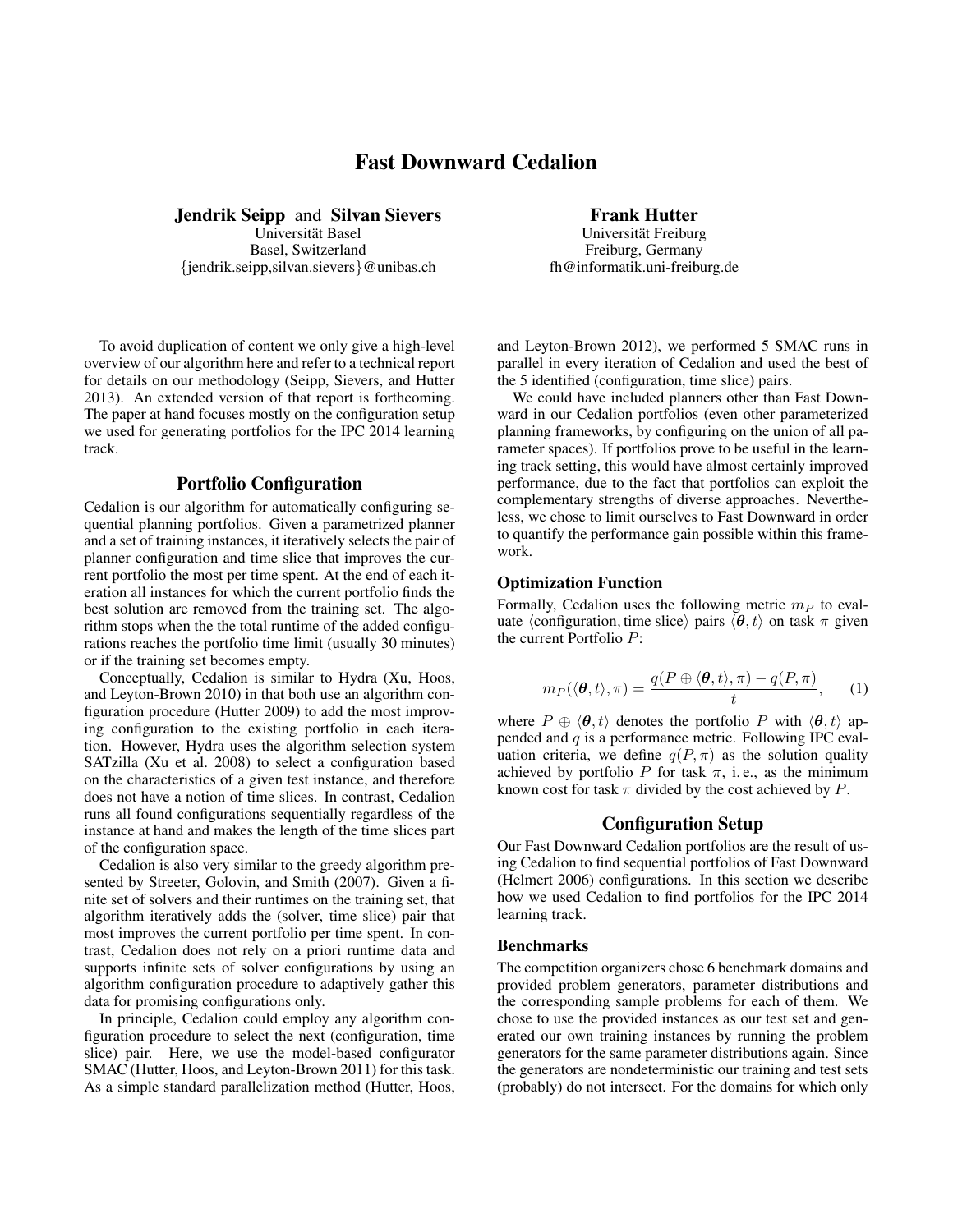very few parameter sets for the instance generator were provided (floortile, nomystery, parking and spanner), we generated some additional problems for our training sets (using domain knowledge to choose parameter sets giving rise to somewhat easier instances).

## Configuration Space

The set of Fast Downward configurations Cedalion could choose from was the same as the one used by Fawcett et al. (2011), the only exception being that we also included an implementation of the YAHSP lookahead strategy (Vidal 2004). We used a time budget of 60 hours on 5 machines for every iteration of our portfolio construction process (running 5 parallel independent SMAC runs). Cedalion learned between 2 and 6 configurations for each domain. We list the selected configurations and their timeouts in the appendix.

## Metrics

For each domain we let Cedalion configure two portfolios: one Cedalion run always added the pair of configuration and time slice to the current portfolio that maximized the additional quality score per time spent, the other ignored the solution quality and instead optimized for coverage, i. e. additionally solved problems per time spent.

For each domain we compared the corresponding two portfolios on the respective test set and found that the portfolios that optimized for quality directly also achieved a higher score for this metric on the test set. (The only domain in which the coverage-optimized portfolio achieved a higher score was floortile.) Since the quality score is also the main metric in the IPC 2014 learning track, we only submitted portfolios that optimized for quality.

#### Comparison to Fast Downward SMAC

To gain a baseline for Cedalion's performance in the learning setting, we also evaluated Fast Downward SMAC (Seipp, Sievers, and Hutter 2014) which only uses SMAC to find a single good configuration for each domain. On the instances provided by the competition organizers (our test set) we found that each of the two approaches performed better in some cases. In nomystery and spanner Fast Downward Cedalion and Fast Downward SMAC obtained the same quality score (neither approach solved any of the 6 spanner test instances). SMAC fared better than Cedalion for floortile and parking while the opposite was true for elevators and transport. We offer two possible explanations why SMAC by itself could perform better than Cedalion in two domains. On the one hand, the single SMAC runs were more powerful than the SMAC runs performed inside Cedalion: Cedalion could not use adaptive capping (terminating slow runs early (Hutter et al. 2009)) and also used SMAC runs of only 60 hours in each of its iterations. On the other hand, it may be the case that in the relatively homogeneous domains of the learning track, not much can be gained by a portfolio over a single parameter configuration.

## Acknowledgments

First, we would like to thank all Fast Downward contributors. Portfolios crucially rely on their base algorithms, and

as such a strong portfolio is ultimately due to the work of the developers of these base algorithms. We therefore wish to thank Malte Helmert, Jörg Hoffmann, Erez Karpas, Emil Keyder, Raz Nissim, Florian Pommerening, Silvia Richter, Gabriele Röger and Matthias Westphal for their contributions to the Fast Downward codebase.

Our thanks also go to Manuel Heusner, for allowing us to include his implementation of the YAHSP lookahead strategy in the Cedalion portfolios. As of yet this code is not merged into the main Fast Downward repository.

### References

Fawcett, C.; Helmert, M.; Hoos, H.; Karpas, E.; Röger, G.; and Seipp, J. 2011. FD-Autotune: Domain-specific configuration using Fast Downward. In *ICAPS 2011 Workshop on Planning and Learning*, 13–17.

Helmert, M. 2006. The Fast Downward planning system. *Journal of Artificial Intelligence Research* 26:191–246.

Hutter, F.; Hoos, H. H.; Leyton-Brown, K.; and Stützle, T. 2009. ParamILS: an automatic algorithm configuration framework. *Journal of Artificial Intelligence Research* 36:267–306.

Hutter, F.; Hoos, H.; and Leyton-Brown, K. 2011. Sequential model-based optimization for general algorithm configuration. In Coello, C. A. C., ed., *Proceedings of the Fifth Conference on Learning and Intelligent OptimizatioN (LION 2011)*, 507–523. Springer.

Hutter, F.; Hoos, H.; and Leyton-Brown, K. 2012. Parallel algorithm configuration. In *Proceedings of the Sixth Conference on Learning and Intelligent OptimizatioN (LION 2012)*, 55–70. Springer.

Hutter, F. 2009. *Automated Configuration of Algorithms for Solving Hard Computational Problems*. Ph.D. Dissertation, University of British Columbia.

Seipp, J.; Sievers, S.; and Hutter, F. 2013. Automatic configuration of sequential planning portfolios. Technical Report CS-2013-005, Universität Basel, Department of Mathematics and Computer Science.

Seipp, J.; Sievers, S.; and Hutter, F. 2014. Fast Downward SMAC. In *Eighth International Planning Competition (IPC-8) Planning and Learning Part: planner abstracts*.

Streeter, M. J.; Golovin, D.; and Smith, S. F. 2007. Combining multiple heuristics online. In *Proceedings of the Twenty-Second AAAI Conference on Artificial Intelligence (AAAI 2007)*, 1197–1203. AAAI Press.

Vidal, V. 2004. A lookahead strategy for heuristic search planning. In Zilberstein, S.; Koehler, J.; and Koenig, S., eds., *Proceedings of the Fourteenth International Conference on Automated Planning and Scheduling (ICAPS 2004)*, 150– 159. AAAI Press.

Xu, L.; Hutter, F.; Hoos, H. H.; and Leyton-Brown, K. 2008. SATzilla: portfolio-based algorithm selection for SAT. *Journal of Artificial Intelligence Research* 32:565–606.

Xu, L.; Hoos, H. H.; and Leyton-Brown, K. 2010. Hydra: Automatically configuring algorithms for portfoliobased selection. In Fox, M., and Poole, D., eds., *Proceedings*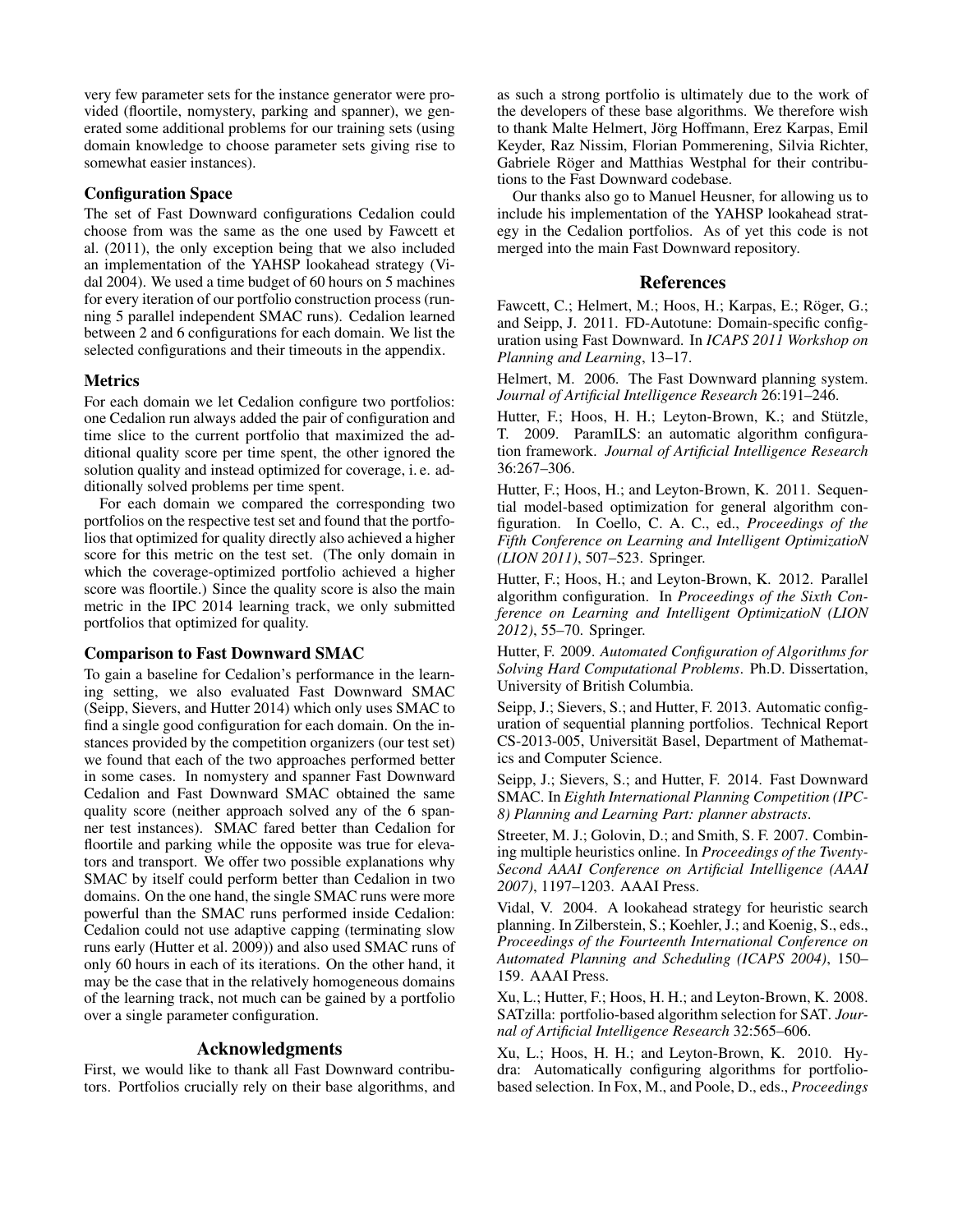*of the Twenty-Fourth AAAI Conference on Artificial Intelligence (AAAI 2010)*, 210–216. AAAI Press.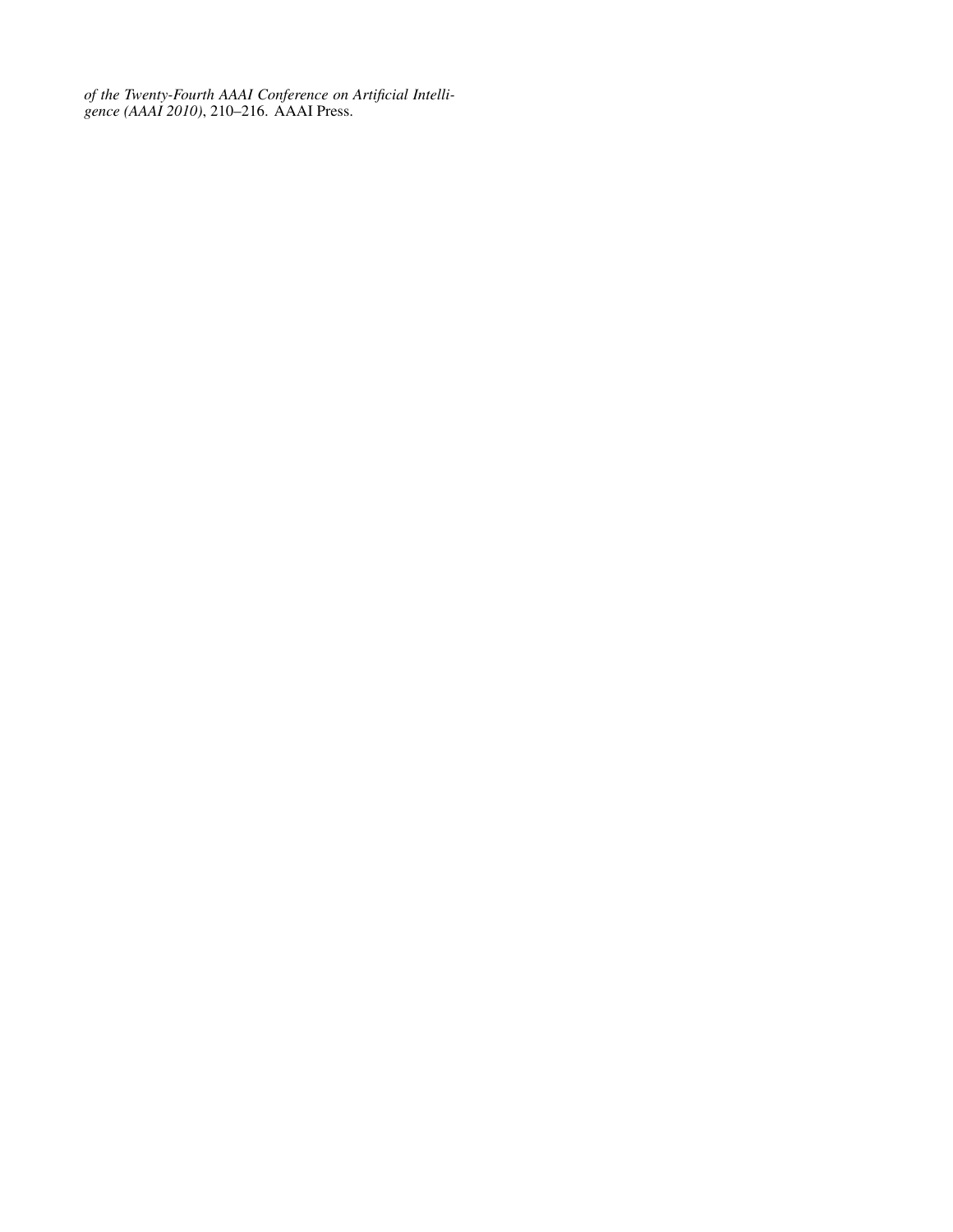# Appendix – Fast Downward Cedalion Portfolios

We list the configurations found during the configuration processes of our Fast Downward Cedalion portfolios. Our portfolio components have the form of pairs (time slice, configuration), with the first entry reflecting the time slice allowed for the configuration, which is in turn shown in the second component. Note that if the summed up time slices of the configurations of a portfolio is below the overall time limit, the time slices will be stretched at runtime to match the allowed maximal time, i. e. every time slice is multiplied with the same factor such that the portfolio runs for exactly the overall time limit.

```
• Elevators:
 22,
 --heuristic hCea=cea(cost_type=1)
 --search ehc(hCea, preferred=[hCea], preferred_usage=1, cost_type=1)
 142,
 --landmarks lmg=lm_rhw(reasonable_orders=false,only_causal_landmarks=false,
                         disjunctive_landmarks=false,conjunctive_landmarks=true,
                         no_orders=true,lm_cost_type=0,cost_type=1)
 --heuristic hGoalCount=goalcount(cost_type=2)
 --heuristic hLM, hFF=lm_ff_syn(lmg, admissible=false)
 --heuristic hBlind=blind()
 --search
 lazy(alt([single(hBlind),single(hBlind,pref_only=true),single(hLM),
            single(hLM,pref_only=true),single(hFF),single(hFF,pref_only=true),
            single(hGoalCount), single(hGoalCount, pref_only=true)],
           boost=4419),preferred=[hLM,hGoalCount],reopen_closed=true,cost_type=1)
 35,
 --heuristic hCea=cea(cost_type=1)
 --search ehc(hCea,preferred=[hCea],preferred_usage=0,cost_type=1)
 120,
 --heuristic hCea=cea(cost_type=1)
 --search lazy(alt([single(sum([g(),weight(hCea,10)])),
                     single(sum([q(),weight(hCea,10)]),pref_only=true)],
                    boost=2285), preferred=[hCea],reopen_closed=false,cost_type=0)
 142,
 --landmarks lmg=lm_zg(reasonable_orders=false,only_causal_landmarks=false,
                        disjunctive landmarks=true, conjunctive landmarks=true,
                        no_orders=true,lm_cost_type=1,cost_type=2)
 --heuristic hLM, hFF=lm_ff_syn(lmg, admissible=false)
 --heuristic hCg=cg(cost_type=2)
 --search lazy(alt([single(sum([g(),weight(hLM,5)])),
                     single(sum([g(),weight(hLM,5)]),pref_only=true),
                     single(sum([q(),weight(hFF,5)])),
                     single(sum([g(), weight(hFF, 5)]), pref_only=true),
                     single(sum([g(),weight(hCg,5)])),
                     single(sum([q(),weight(hCq,5)]),pref_only=true)],
                    boost=2395),preferred=[hLM],reopen_closed=true,cost_type=0)
```
# • Floortile:

```
1,
--heuristic hBlind=blind()
--heuristic hAdd=add(cost_type=0)
--search lazy(alt([single(sum([weight(g(), 4), weight(hBlind, 5)])),
                   single(sum([weight(g(),4),weight(hBlind,5)]),pref_only=true),
                   single(sum([weight(g(),4),weight(hAdd,5)])),
                   single(sum([weight(q(),4),weight(hAdd,5)]),pref_only=true)],
                  boost=1627),preferred=[hAdd],reopen_closed=false,cost_type=0)
```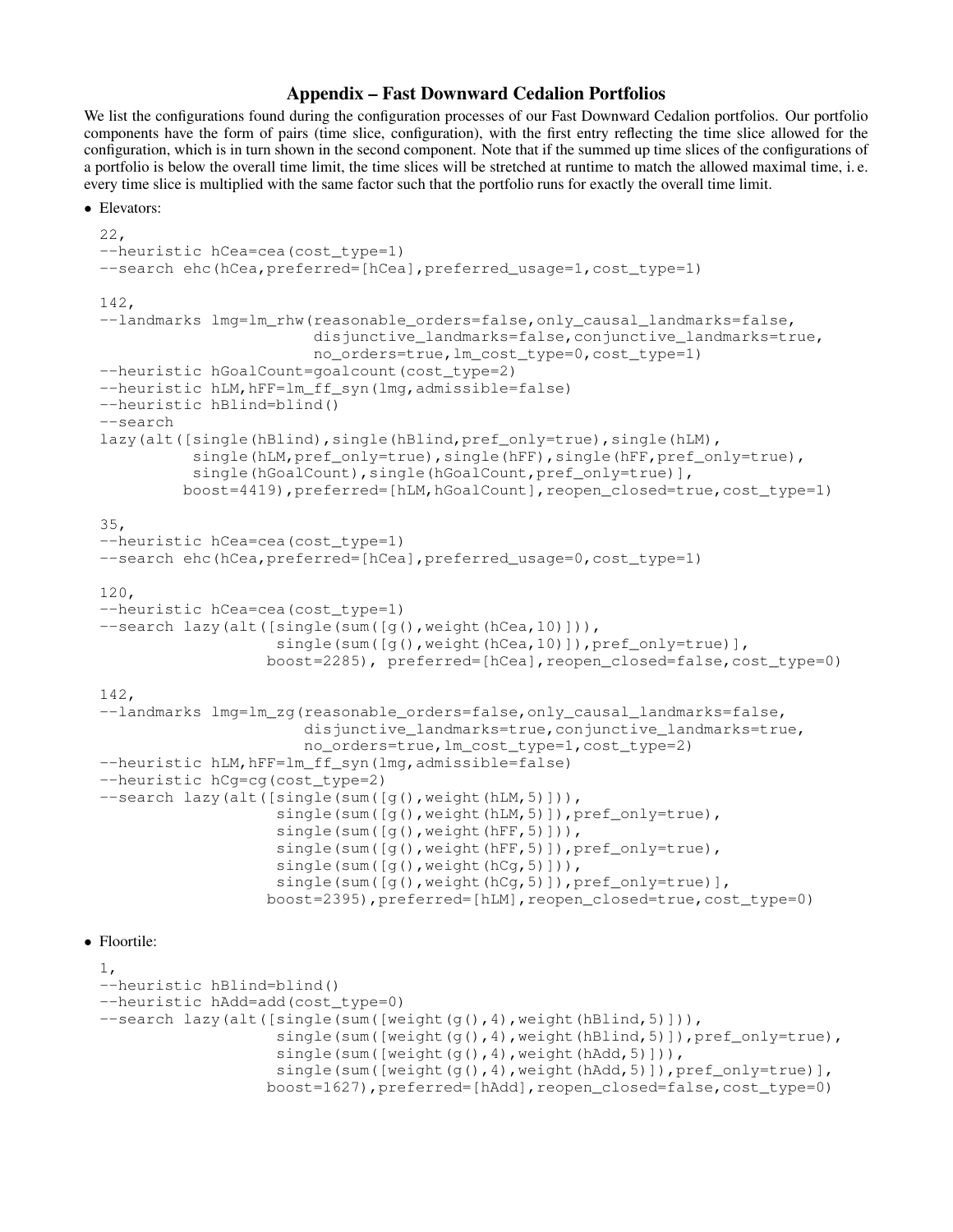```
1,
--heuristic hFF=ff(cost_type=0)
--heuristic hGoalCount=goalcount(cost_type=0)
--heuristic hAdd=add(cost_type=0)
--heuristic hBlind=blind()
--search lazy(alt([single(sum([g(),hBlind])),
                   single(sum([g(),hBlind]),pref_only=true),
                   single(sum([g(),hFF])),
                   single(sum([g(),hFF]),pref_only=true),
                   single(sum([g(),hAdd])),
                   single(sum([g(),hAdd]),pref_only=true),
                   single(sum([g(),hGoalCount])),
                   single(sum([g(),hGoalCount]),pref_only=true)],
                  boost=702),
              preferred=[hAdd,hGoalCount],reopen_closed=true,cost_type=0)
1,
--landmarks lmg=lm_rhw(reasonable_orders=false,only_causal_landmarks=true,
                       disjunctive_landmarks=false,conjunctive_landmarks=true,
                       no_orders=false,lm_cost_type=0,cost_type=0)
--heuristic hHMax=hmax()
--heuristic hLM, hFF=lm_ff_syn(lmg, admissible=true)
--search lazy(alt([tiebreaking([sum([weight(g(), 4), weight(hLM, 5)]), hLM]),
                   tiebreaking([sum([weight(g(),4),weight(hLM,5)]),hLM],
                               pref_only=true),
                   tiebreaking([sum([weight(g(),4),weight(hFF,5)]),hFF]),
                   tiebreaking([sum([weight(g(),4),weight(hFF,5)]),hFF],
                               pref_only=true),
                   tiebreaking([sum([weight(g(),4),weight(hHMax,5)]),hHMax]),
                   tiebreaking([sum([weight(g(),4),weight(hHMax,5)]),hHMax],
                                pref_only=true)],
                  boost=4054),preferred=[hFF],reopen_closed=false,cost_type=0)
52,
--landmarks lmg=lm_merged([lm_rhw(), lm_hm(m=1)], reasonable_orders=false,
                          only_causal_landmarks=true,disjunctive_landmarks=true,
                          conjunctive_landmarks=true,no_orders=true,
                          lm_cost_type=1,cost_type=0)
--heuristic hLM, hFF=lm_ff_syn(lmg, admissible=true)
--heuristic hHMax=hmax()
--heuristic hAdd=add(cost_type=0)
--search lazy(alt([single(sum([g(),hLM])),
                   single(sum([g(),hLM]), pref_only=true),
                   single(sum([g(),hFF])),
                   single(sum([g(),hFF]),pref_only=true),
                   single(sum([g(),hHMax])),
                   single(sum([g(),hHMax]),pref_only=true),
                   single(sum([g(),hAdd])),
                   single(sum([q(),hAdd]),pref_only=true)],
                  boost=4240),
              preferred=[hFF,hAdd],reopen_closed=false,cost_type=0)
207,
--heuristic hAdd=add(cost_type=1)
--heuristic hLMCut=lmcut(cost_type=1)
--heuristic hCea=cea(cost_type=0)
--heuristic hHMax=hmax()
--search eager(alt([tiebreaking([sum([weight(g(),8),weight(hLMCut,9)]),hLMCut]),
```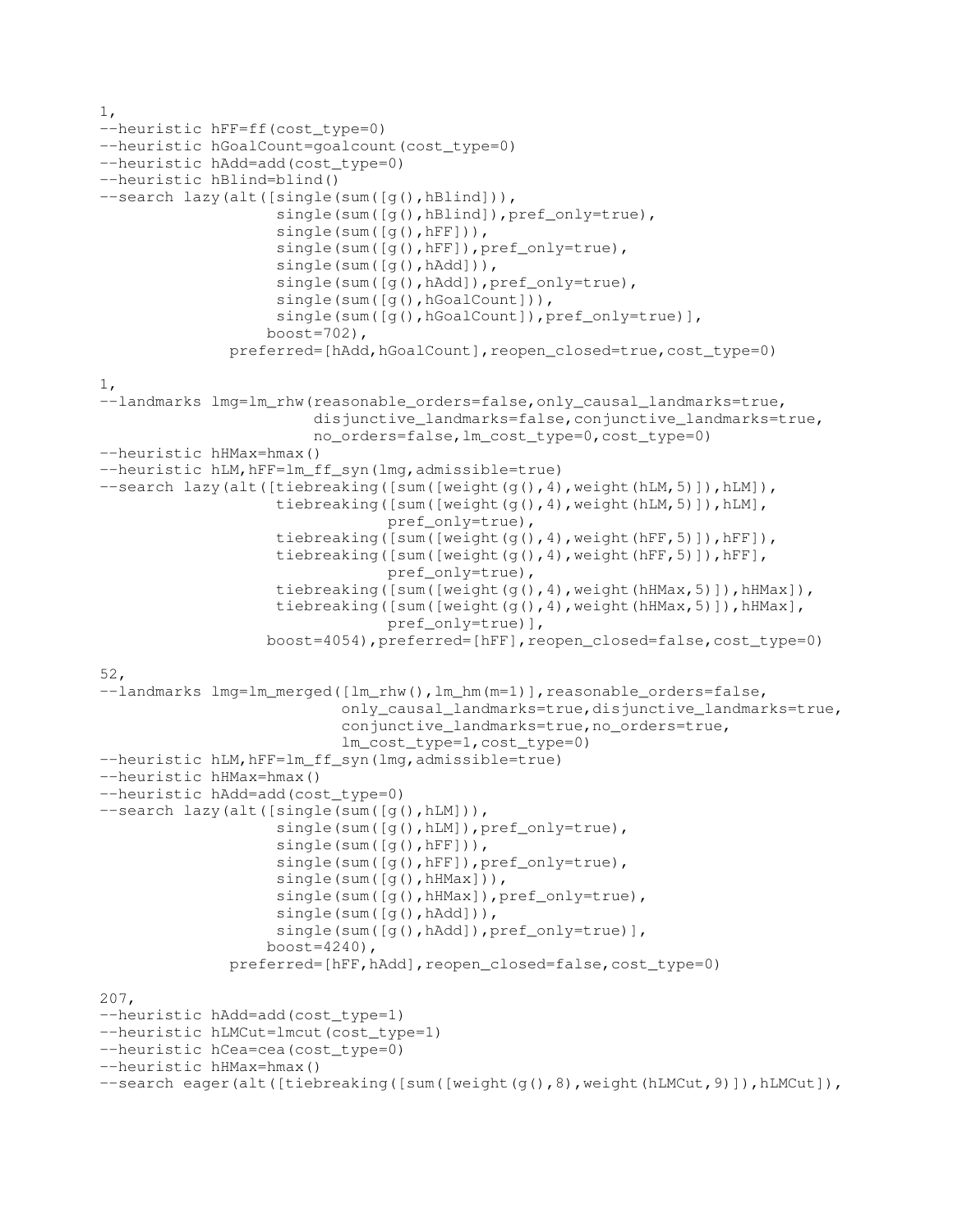```
tiebreaking([sum([weight(g(),8),weight(hLMCut,9)]),hLMCut],
                                  pref_only=true),
                      tiebreaking([sum([weight(g(),8),weight(hHMax,9)]),hHMax]),
                      tiebreaking([sum([weight(g(),8),weight(hHMax,9)]),hHMax],
                                  pref_only=true),
                      tiebreaking([sum([weight(g(),8),weight(hAdd,9)]),hAdd]),
                      tiebreaking([sum([weight(g(),8),weight(hAdd,9)]),hAdd],
                                  pref_only=true),
                      tiebreaking([sum([weight(g(),8),weight(hCea,9)]),hCea]),
                      tiebreaking([sum([weight(g(),8),weight(hCea,9)]),hCea],
                                  pref_only=true)],
                     boost=3409),
                 preferred=[hAdd],reopen_closed=true,pathmax=false,cost_type=1)
 216,
 --landmarks lmg=lm_exhaust(reasonable_orders=false,only_causal_landmarks=false,
                             disjunctive_landmarks=true, conjunctive_landmarks=true,
                             no_orders=false,lm_cost_type=2,cost_type=0)
 --heuristic hCea=cea(cost_type=2)
 --heuristic hLM, hFF=lm_ff_syn(lmg, admissible=false)
 --heuristic hAdd=add(cost_type=0)
 --heuristic hBlind=blind()
 --search eager(alt([tiebreaking([sum([g(),weight(hBlind,2)]),hBlind]),
                      tiebreaking([sum([g(),weight(hBlind,2)]),hBlind],
                                  pref_only=true),
                      tiebreaking([sum([g(),weight(hLM,2)]),hLM]),
                      tiebreaking([sum([g(), weight(hLM, 2)]), hLM], pref_only=true),
                      tiebreaking([sum([g(),weight(hFF,2)]),hFF]),
                      tiebreaking([sum([g(),weight(hFF,2)]),hFF],pref_only=true),
                      tiebreaking([sum([g(),weight(hAdd,2)]),hAdd]),
                      tiebreaking([sum([g(),weight(hAdd,2)]),hAdd],pref_only=true),
                      tiebreaking([sum([q(),weight(hCea,2)]),hCea]),
                      tiebreaking([sum([g(),weight(hCea,2)]),hCea],pref_only=true)],
                     boost=949),
                 preferred=[hFF], reopen_closed=false, pathmax=true, cost_type=1)
• Nomystery:
```

```
1,
--landmarks lmg=lm_hm(reasonable_orders=false,only_causal_landmarks=false,
                      disjunctive_landmarks=true,conjunctive_landmarks=true,
                      no_orders=false,m=1,cost_type=2)
--heuristic hLM=lmcount(lmg,admissible=false,pref=false,cost_type=2)
--heuristic hCg=cg(cost_type=2)
--search lazy(alt([single(sum([weight(q(),4),weight(hLM,5)])),
                   single(sum([weight(g(),4),weight(hCg,5)]))],
                  boost=4741),preferred=[],reopen_closed=true,cost_type=0)
1,
--landmarks lmg=lm_rhw(reasonable_orders=true,only_causal_landmarks=true,
                       disjunctive_landmarks=true, conjunctive_landmarks=true,
                       no_orders=false,cost_type=1)
--heuristic hLM=lmcount(lmg,admissible=false,pref=false,cost_type=1)
--heuristic hGoalCount=goalcount(cost_type=2)
--search eager(alt([single(sum([weight(g(),4),weight(hLM,5)])),
                    single(sum([weight(g(),4),weight(hLM,5)]),pref_only=true),
                    single(sum([weight(g(),4),weight(hGoalCount,5)])),
                    single(sum([weight(g(),4),weight(hGoalCount,5)]),
```

```
pref_only=true)],
```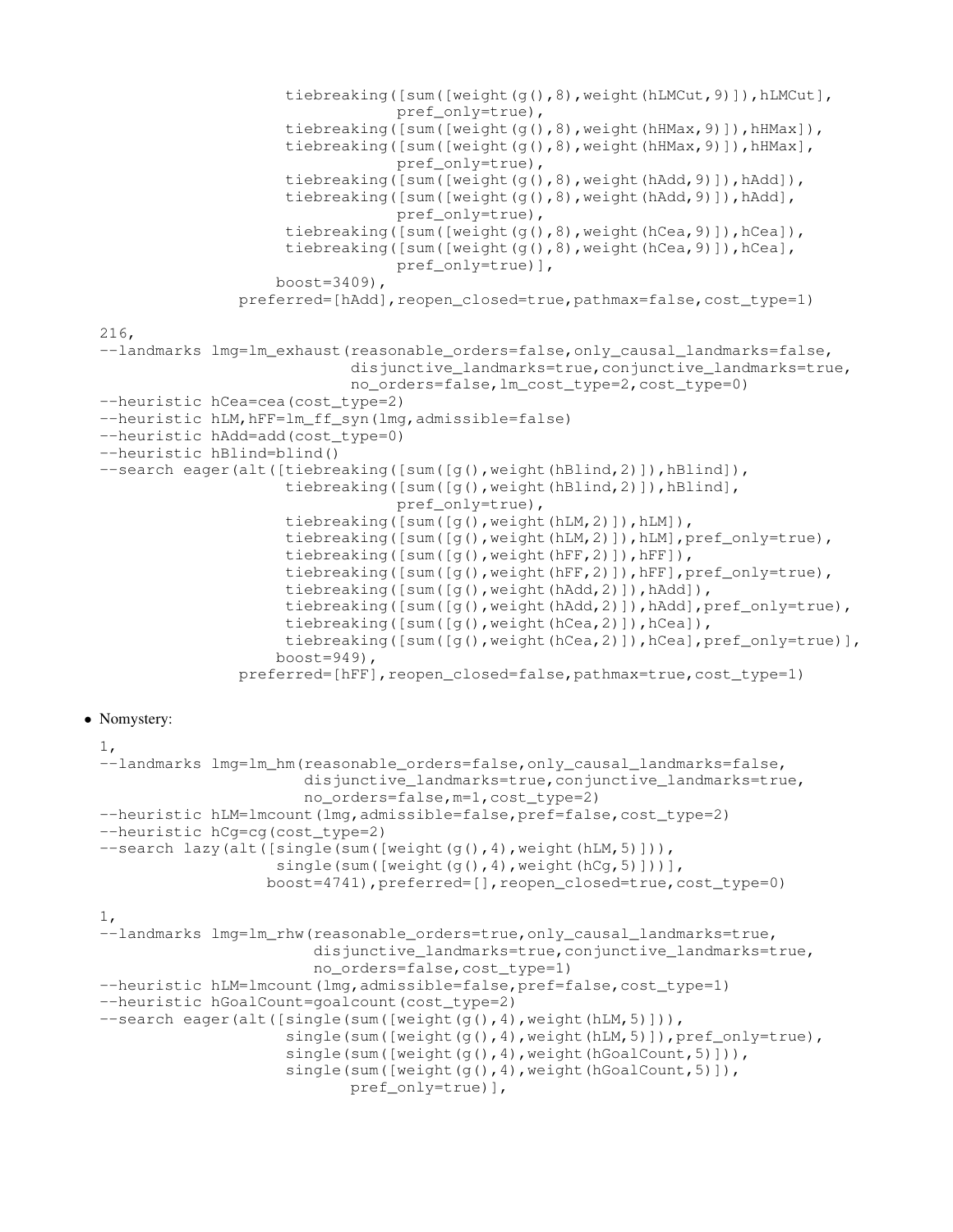```
boost=1146),
               preferred=[hGoalCount], reopen_closed=true, pathmax=true, cost_type=0)
3,
--heuristic hFF=ff(cost_type=2)
--search lazy(alt([tiebreaking([sum([weight(g(),4),weight(hFF,5)]),hFF]),
                   tiebreaking([sum([weight(g(),4),weight(hFF,5)]),hFF],
                               pref_only=true)],
                  boost=1410),preferred=[hFF],reopen_closed=false,cost_type=0)
1,
--landmarks lmg=lm_merged([lm_rhw(), lm_hm(m=1)], reasonable_orders=false,
                          only_causal_landmarks=false,disjunctive_landmarks=true,
                          conjunctive_landmarks=true,no_orders=false,cost_type=0)
--heuristic hHMax=hmax()
--heuristic hLM=lmcount(lmg,admissible=true,pref=false,cost_type=0)
--heuristic hAdd=add(cost_type=0)
--search lazy(alt([tiebreaking([sum([weight(g(),2),weight(hLM,3)]),hLM]),
                   tiebreaking([sum([weight(g(),2),weight(hLM,3)]),hLM],
                               pref_only=true),
                   tiebreaking([sum([weight(g(),2),weight(hHMax,3)]),hHMax]),
                   tiebreaking([sum([weight(g(),2),weight(hHMax,3)]),hHMax],
                               pref_only=true),
                   tiebreaking([sum([weight(g(),2),weight(hAdd,3)]),hAdd]),
                   tiebreaking([sum([weight(g(),2),weight(hAdd,3)]),hAdd],
                               pref_only=true)],
                  boost=1215),preferred=[hAdd],reopen_closed=true,cost_type=0)
```
#### • Parking:

```
4,
--heuristic hFF=ff(cost_type=1)
--heuristic hBlind=blind()
--heuristic hGoalCount=goalcount(cost_type=0)
--search lazy(alt([tiebreaking([sum([q(),weight(hBlind,3)]),hBlind]),
                    tiebreaking([sum([g(),weight(hBlind,3)]),hBlind],
                                 pref_only=true),
                    tiebreaking([sum([g(),weight(hFF,3)]),hFF]),
                    tiebreaking(\lceil \text{sum}(\lceil q(\cdot), \text{weight}(\text{hFF}, 3) \rceil), hFF], pref_only=true),
                    tiebreaking([sum([q(),weight(hGoalCount,3)]),hGoalCount]),
                    tiebreaking([sum([g(),weight(hGoalCount,3)]),hGoalCount],
                                 pref_only=true)],
                   boost=487),
               preferred=[hFF,hGoalCount],reopen_closed=false,cost_type=0)
28,
--heuristic hFF=ff(cost_type=1)
--heuristic hCea=cea(cost_type=2)
--heuristic hGoalCount=goalcount(cost_type=1)
--search eager(alt([single(hFF),single(hFF,pref_only=true),single(hCea),
                     single(hCea, pref_only=true), single(hGoalCount),
                     single(hGoalCount, pref_only=true)], boost=2337),
                preferred=[hGoalCount],reopen_closed=false,pathmax=true,
                lookahead=true,la_greedy=true,la_repair=false,cost_type=0)
27,
--heuristic hCea=cea(cost_type=1)
--heuristic hAdd=add(cost_type=2)
--heuristic hGoalCount=goalcount(cost_type=0)
```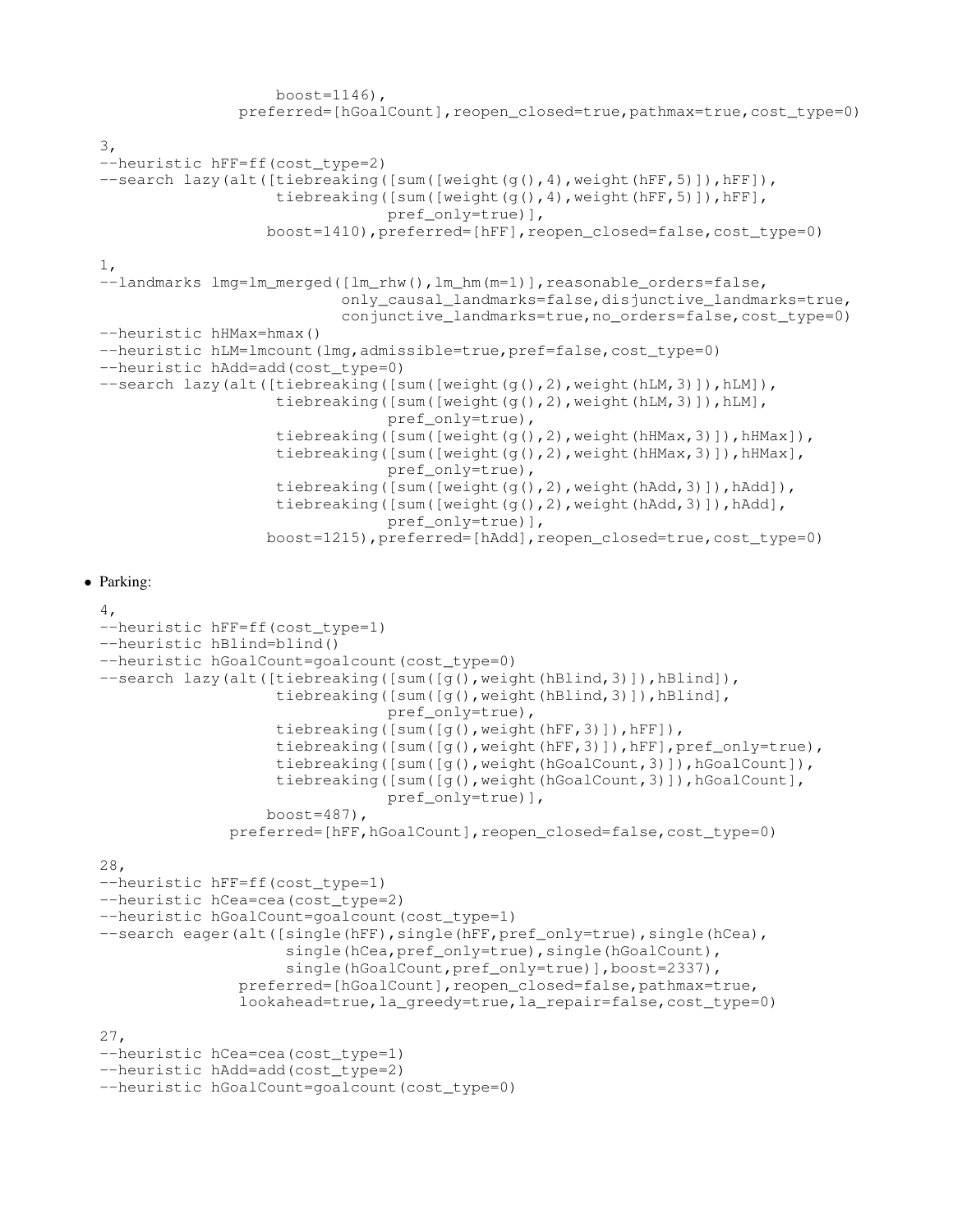```
--search lazy(alt([single(sum([q(),weight(hAdd,5)])),
                   single(sum([g(),weight(hAdd,5)]),pref_only=true),
                   single(sum([g(), weight(hCea, 5)])),
                   single(sum([g(), weight(hCea, 5)]), pref_only=true),
                   single(sum([g(), weight(hGoalCount, 5)])),
                   single(sum([q(),weight(hGoalCount,5)]),pref_only=true)],
                  boost=151), preferred=[hAdd, hCea], reopen_closed=true, cost_type=0)
30,
--landmarks lmg=lm_zg(reasonable_orders=false,only_causal_landmarks=false,
                      disjunctive_landmarks=true, conjunctive_landmarks=true,
                      no_orders=true,cost_type=1)
--heuristic hCg=cg(cost_type=1)
--heuristic hCea=cea(cost_type=0)
--heuristic hLMCut=lmcut(cost type=2)
--heuristic hLM=lmcount(lmg,admissible=false,pref=false,cost_type=1)
--heuristic hFF=ff(cost_type=1)
--search lazy(alt([single(sum([g(),hFF])),
                   single(sum([q(),hFF]),pref_only=true),
                   single(sum([g(),hLM])),
                   single(sum([g(),hLM]), pref_only=true),
                   single(sum([g(),hLMCut])),
                   single(sum([g(),hLMCut]),pref_only=true),
                   single(sum([g(),hCg])),
                   single(sum([g(),hCg]),pref_only=true),
                   single(sum([q(),hCea])),
                   single(sum([g(),hCea]),pref_only=true)],
                  boost=1986),
              preferred=[hFF,hCg,hCea],reopen_closed=false,cost_type=0)
328,
--heuristic hGoalCount=goalcount(cost_type=1)
--heuristic hFF=ff(cost type=1)
--heuristic hCg=cg(cost_type=0)
--heuristic hAdd=add(cost_type=2)
--search lazy(alt([tiebreaking([sum([g(),weight(hFF,2)]),hFF]),
                   tiebreaking([sum([g(),weight(hFF,2)]),hFF],pref_only=true),
                   tiebreaking([sum([g(),weight(hAdd,2)]),hAdd]),
                   tiebreaking([sum([q(),weight(hAdd,2)]),hAdd],pref_only=true),
                   tiebreaking([sum([g(),weight(hCg,2)]),hCg]),
                   tiebreaking([sum([g(),weight(hCg,2)]),hCg],pref_only=true),
                   tiebreaking([sum([g(),weight(hGoalCount,2)]),hGoalCount]),
                   tiebreaking([sum([g(),weight(hGoalCount,2)]),hGoalCount],
                               pref_only=true)],
                  boost=506),preferred=[hFF,hAdd],reopen_closed=true,cost_type=1)
66,
--landmarks lmg=lm_exhaust(reasonable_orders=false,only_causal_landmarks=false,
                           disjunctive_landmarks=true, conjunctive_landmarks=true,
                           no_orders=true,cost_type=2)
--heuristic hCg=cg(cost_type=1)
--heuristic hLM=lmcount(lmg,admissible=true,pref=false,cost_type=2)
--heuristic hBlind=blind()
--heuristic hGoalCount=goalcount(cost_type=1)
--heuristic hCea=cea(cost_type=0)
--heuristic hFF=ff(cost_type=1)
--search lazy(alt([single(sum([g(),weight(hBlind,5)])),
                   single(sum([g(),weight(hBlind,5)]),pref_only=true),
                   single(sum([q(), weight(hFF, 5)])),
```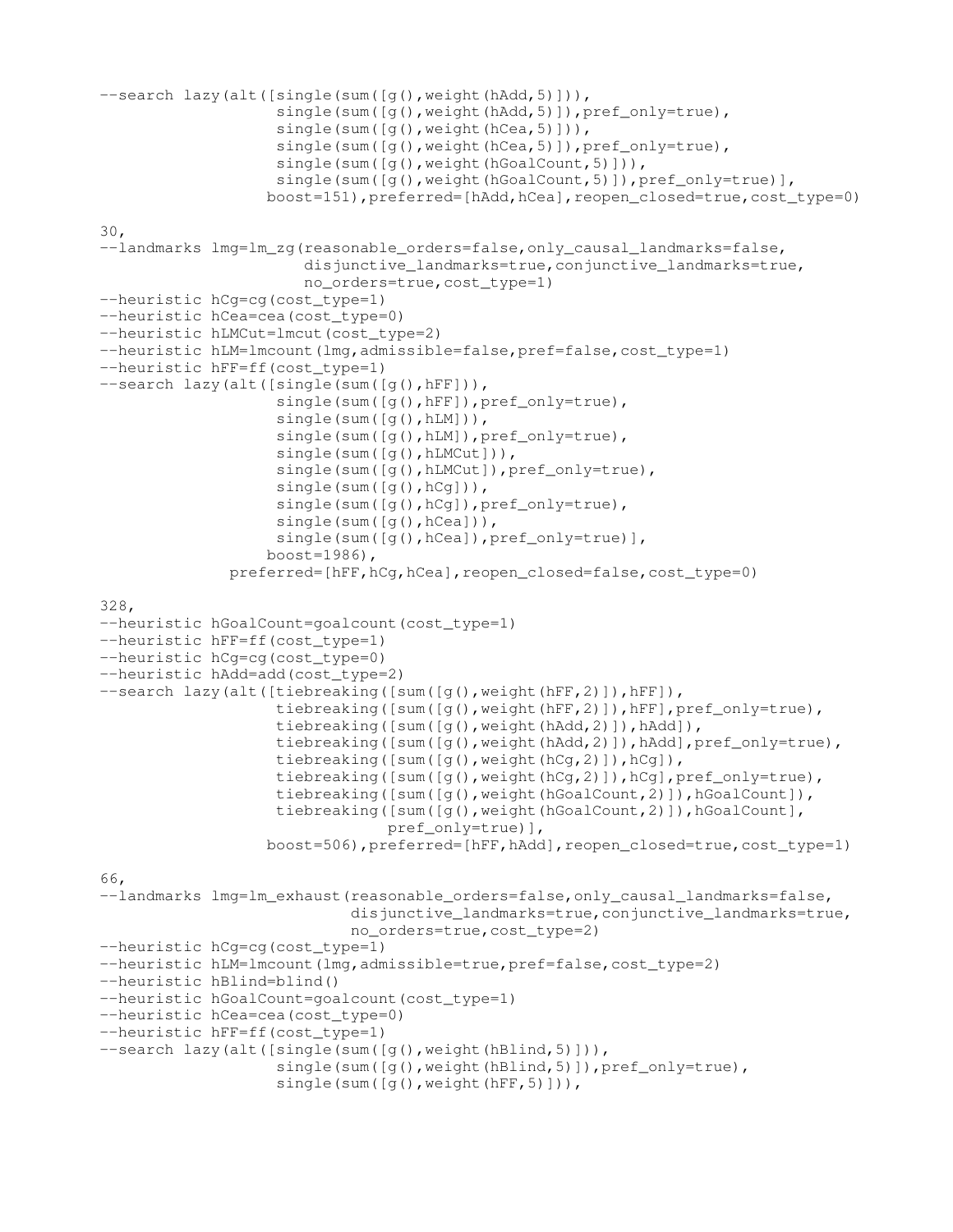```
single(sum([q(),weight(hFF,5)]),pref_only=true),
     single(sum([g(),weight(hLM,5)])),
     single(sum([g(),weight(hLM,5)]),pref_only=true),
     single(sum([g(),weight(hCg,5)])),
     single(sum([g(),weight(hCg,5)]),pref_only=true),
     single(sum([q(),weight(hCea,5)])),
     single(sum([g(), weight(hCea, 5)]), pref_only=true),
     single(sum([g(),weight(hGoalCount,5)])),
     single(sum([g(), weight(hGoalCount, 5)]), pref_only=true)],
    boost=2886),
preferred=[hFF,hCea],reopen_closed=false,cost_type=1)
```
• Spanner:

```
10,
--heuristic hBlind=blind()
--heuristic hAdd=add(cost_type=1)
--heuristic hGoalCount=goalcount(cost_type=2)
--heuristic hFF=ff(cost_type=1)
--search eager(alt([tiebreaking([sum([weight(g(),2), weight(hBlind,3)]),hBlind]),
                    tiebreaking([sum([weight(g(),2),weight(hFF,3)]),hFF]),
                    tiebreaking([sum([weight(g(),2),weight(hAdd,3)]),hAdd]),
                    tiebreaking([sum([weight(g(),2),weight(hGoalCount,3)]),
                                 hGoalCount])],
                   boost=537),
               preferred=[],reopen_closed=true,pathmax=false,lookahead=true,
               la_greedy=true,la_repair=false,cost_type=0)
187,
--heuristic hBlind=blind()
--heuristic hFF=ff(cost_type=2)
--search eager(alt([single(sum([g(),weight(hBlind,3)])),
                    single(sum([g(),weight(hFF,3)]))],
                   boost=3764),
               preferred=[],reopen_closed=true,pathmax=true,lookahead=true,
               la_greedy=true,la_repair=false,cost_type=0)
```
# • Transport:

```
11,
--heuristic hBlind=blind()
--heuristic hFF=ff(cost_type=0)
--heuristic hCg=cg(cost_type=0)
--search eager(alt([tiebreaking([sum([g(),weight(hBlind,7)]),hBlind]),
                    tiebreaking([sum([q(),weight(hBlind,7)]),hBlind],
                                pref_only=true),
                    tiebreaking([sum([q(),weight(hFF,7)]),hFF]),
                    tiebreaking([sum([g(),weight(hFF,7)]),hFF],pref_only=true),
                    tiebreaking([sum([g(),weight(hCg,7)]),hCg]),
                    tiebreaking([sum([q(),weight(hCq,7)]),hCq],pref_only=true)],
                   boost=4960),
               preferred=[hCg], reopen_closed=false, pathmax=false, lookahead=true,
               la_greedy=true,la_repair=false,cost_type=0)
21,
--heuristic hGoalCount=goalcount(cost_type=1)
--heuristic hCg=cg(cost_type=2)
--heuristic hFF=ff(cost_type=2)
```

```
--heuristic hBlind=blind()
```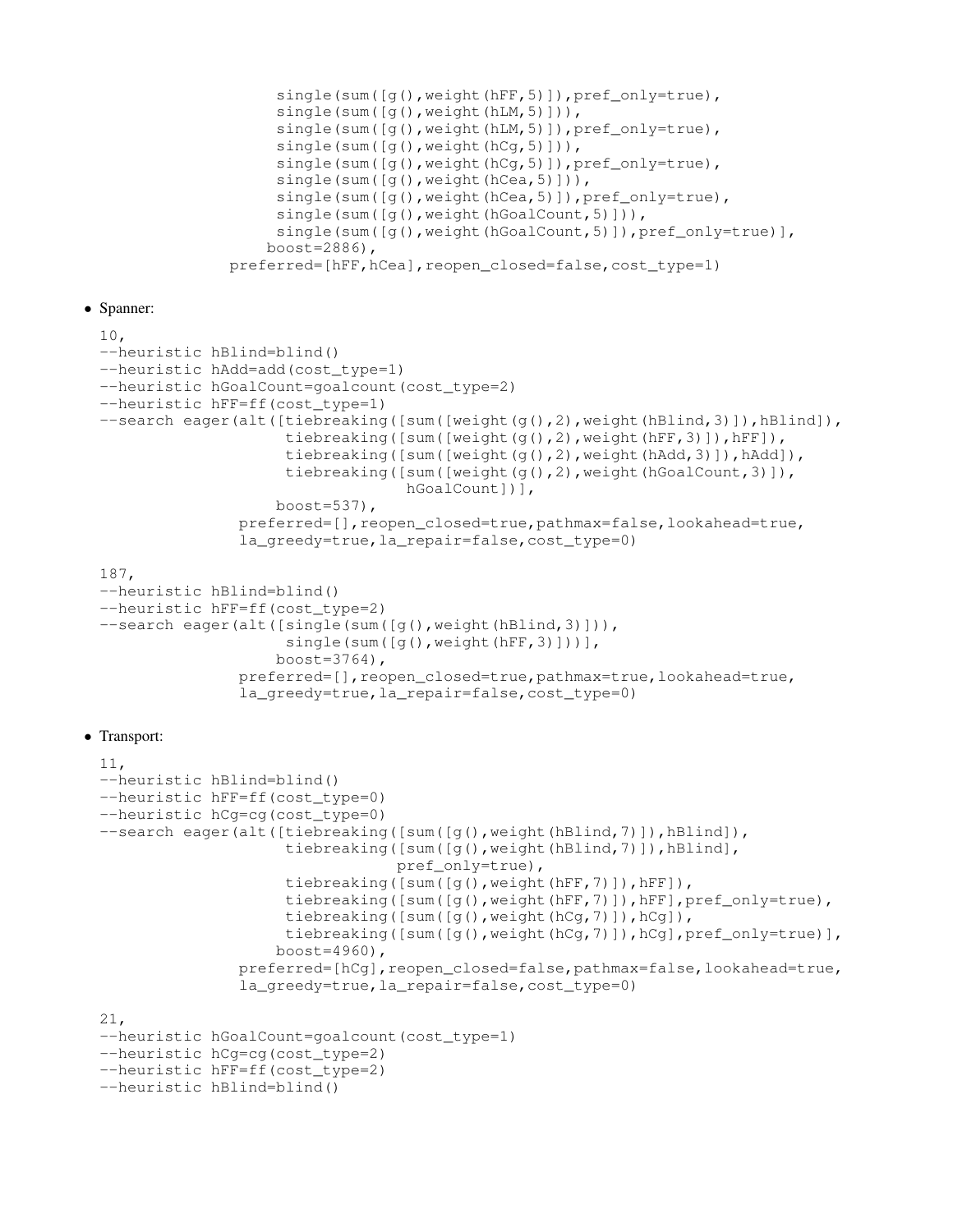```
--search eager(alt([single(sum([q(),weight(hBlind,2)])),
                    single(sum([g(), weight(hBlind, 2)]), pref_only=true),
                    single(sum([g(),weight(hFF,2)])),
                    single(sum([g(),weight(hFF,2)]),pref_only=true),
                    single(sum([g(),weight(hCg,2)])),
                    single(sum([q(),weight(hCq,2)]),pref_only=true),
                    single(sum([g(), weight(hGoalCount, 2)])),
                    single(sum([g(),weight(hGoalCount,2)]),pref_only=true)],
                   boost=3134),
               preferred=[hCg], reopen_closed=false, pathmax=false,
               lookahead=true, la_greedy=true, la_repair=true, cost_type=0)
48,
--landmarks lmg=lm_rhw(reasonable_orders=true,only_causal_landmarks=false,
                       disjunctive_landmarks=false, conjunctive_landmarks=true,
                       no_orders=true,lm_cost_type=2,cost_type=0)
--heuristic hCg=cg(cost_type=1)
--heuristic hLM, hFF=lm_ff_syn(lmg, admissible=false)
--search lazy(alt([single(hLM),
                   single(hLM, pref_only=true),
                   single(hFF),
                   single(hFF, pref_only=true),
                   single(hCg),
                   single(hCq, pref_only=true)],
                  boost=4527),preferred=[hLM],reopen_closed=false,cost_type=1)
249,
--landmarks lmg=lm_zg(reasonable_orders=false,only_causal_landmarks=false,
                      disjunctive_landmarks=true, conjunctive_landmarks=true,
                      no_orders=false,lm_cost_type=1,cost_type=2)
--heuristic hLM, hFF=lm_ff_syn(lmg, admissible=false)
--heuristic hCg=cg(cost_type=0)
--search lazy(alt([tiebreaking([sum([q(),weight(hLM,10)]),hLM]),
                   tiebreaking([sum([q(),weight(hLM,10)]),hLM],pref_only=true),
                   tiebreaking([sum([g(),weight(hFF,10)]),hFF]),
                   tiebreaking([sum([g(),weight(hFF,10)]),hFF],pref_only=true),
                   tiebreaking([sum([g(),weight(hCg,10)]),hCg]),
                   tiebreaking([sum([g(),weight(hCg,10)]),hCg],pref_only=true)],
                  boost=3655),preferred=[hLM,hCg],reopen_closed=true,cost_type=1)
250,
--landmarks lmg=lm_merged([lm_rhw(), lm_hm(m=1)], reasonable_orders=true,
                          only_causal_landmarks=true,disjunctive_landmarks=true,
                          conjunctive_landmarks=true,no_orders=false,cost_type=1)
--heuristic hBlind=blind)
--heuristic hLM=lmcount(lmg,admissible=false,pref=false,cost type=1)
--heuristic hGoalCount=goalcount(cost_type=0)
--heuristic hCea=cea(cost_type=1)
--search lazy(alt([tiebreaking([sum([g(), weight(hBlind, 10)]),hBlind]),
                   tiebreaking([sum([q(),weight(hBlind,10)]),hBlind],
                               pref_only=true),
                   tiebreaking([sum([q(),weight(hLM,10)]),hLM]),
                   tiebreaking([sum([q(),weight(hLM,10)]),hLM],pref_only=true),
                   tiebreaking([sum([g(),weight(hCea,10)]),hCea]),
                   tiebreaking([sum([g(), weight(hCea,10)]), hCea], pref_only=true),
                   tiebreaking([sum([g(),weight(hGoalCount,10)]),hGoalCount]),
                   tiebreaking([sum([g(),weight(hGoalCount,10)]),hGoalCount],
                               pref_only=true)],
                  boost=1807),preferred=[hCea],reopen_closed=true,cost_type=1)
```